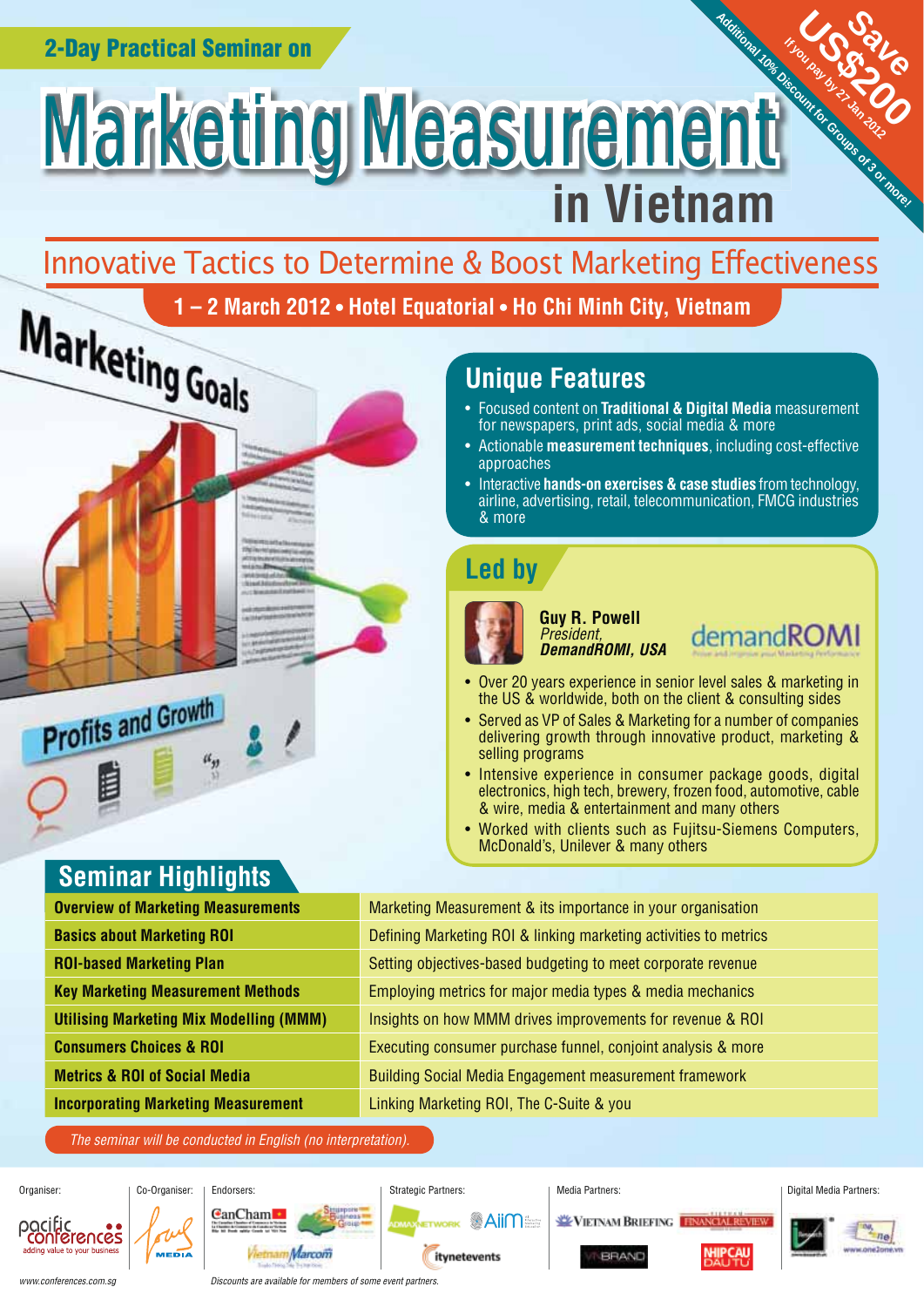# **How to maximise success for your marketing activities & campaigns?**

While marketing campaigns have increased recently in Vietnam, hardly are measurement approaches done or properly conducted. Many companies do not have a results-capturing system as they see its insignificance in doing so; they are also hesitant to invest in marketing ROI training to save costs, which leads to insufficient expertise for the marketers. Besides, while TVCs, print ads and newspapers have posed analytic difficulties for marketers, social media are more challenging to specifically and accurately determine the returns of their adoption. In today's business, it is beyond the profit. Leveraging on marketing metrics and KPIs, its usage rules and application is getting more imperative for both companies and marketers to succeed in determining marketing performances and capabilities.

#### **Are you able to capture audiences' reaction & improve their impression for newspapers, TVCs & print ads? Do you know how to track & monitor user engagement for Facebook & Twitter? Are you able to customise analytics to suit your marketing purposes?**

This 2-day practical seminar on **"Marketing Measurement in Vietnam"** will provide you with tactics to link marketing activities to revenue, profit and success metrics, regardless of channels used. With hands-on sessions and varied case studies, you will be able to determine performances of traditional media, cost-effective marketing measurement, measure integrated marketing campaigns, utilise data collection tools such as Google Analytics, build Social Media Engagement measurement framework, and understand how consumers make choices to improve messaging and ROI. At the end of the seminar, you will learn the successful seven-step process to incorporate marketing measurement in your business.

## **Optimise Marketing Strategies to Improve Your Business Performances NOW!**

## **Benefits of Attending**

- **Learn** how to identify Marketing ROI in your organisation
- **Utilise** the experimental design tool such as Split-cell, A/B testing to improve response rates
- **Gain** insights on how to use Marketing Mix Modelling to optimise advertising mix and promotional tactics
- **Understand** how 4P3C1E framework works for marketing accountability over periods
- **Find out** tools such as Google Analytics for data collection and insight
- **Learn** tactics on how to measure integrated marketing campaigns
- **Determine** consumer choices and how they can improve messaging and ROI
- **Develop** a Social Media Measurement framework and calculate SMM through the Influencer Funnel
- **Scrutinise** results, marketing strategies and improve measurement approaches

## **Who Should Attend**

Directors, Heads of Marketing, Digital/Social Media Marketing, Branding, Professionals in-charge of Marketing Communications, Business Development and other senior decision makers

demandROMI

## **About Your Seminar Leader**



#### **Guy R. Powell,** President, *DemandROMI, USA*

Guy R. Powell has over 20 years experience in senior level sales & marketing in the US and worldwide, both on the client and consulting sides. He helps marketers develop unique solutions to make data driven decisions to improve marketing effectiveness with astounding bottom-line results. Guy founded DemandROMI, a consulting firm and ProRelevant, a marketing software development company, focused solely on helping marketers improve their tactical and strategic decision-making to drive more revenue, profit, brand and share.

Guy's strategic marketing consulting career began as management consultant with AT Kearney on a wide range of projects, for both mid-tier and Global 100 companies, providing strategic assessments, re-alignments and business turn-arounds. Prior to founding DemandROMI, he served as VP of Sales & Marketing for a number of companies delivering growth through innovative product, marketing and selling programs providing hands on insight into both sides of marketing (corporate and agency/consulting).

Guy's direct industry experience includes consumer package goods, digital electronics, high tech, brewery, frozen food, automotive, cable & wire, consumer durables, airlines, media & entertainment and many others. His clients include AT&T, Microsoft, Garuda Indonesia, Guinness Anchor Berhad,Unilever, United Guaranty Corporation, Atlanta Gas Light and many others.



**To Register: Singapore (65) 6592 7366 (65) 6338 6702 elaine@conferences.com.sg Vietnam (84 8) 6674 0137 (84 8) 3526 8364 pmv-seminar@focusmedia-vn.com**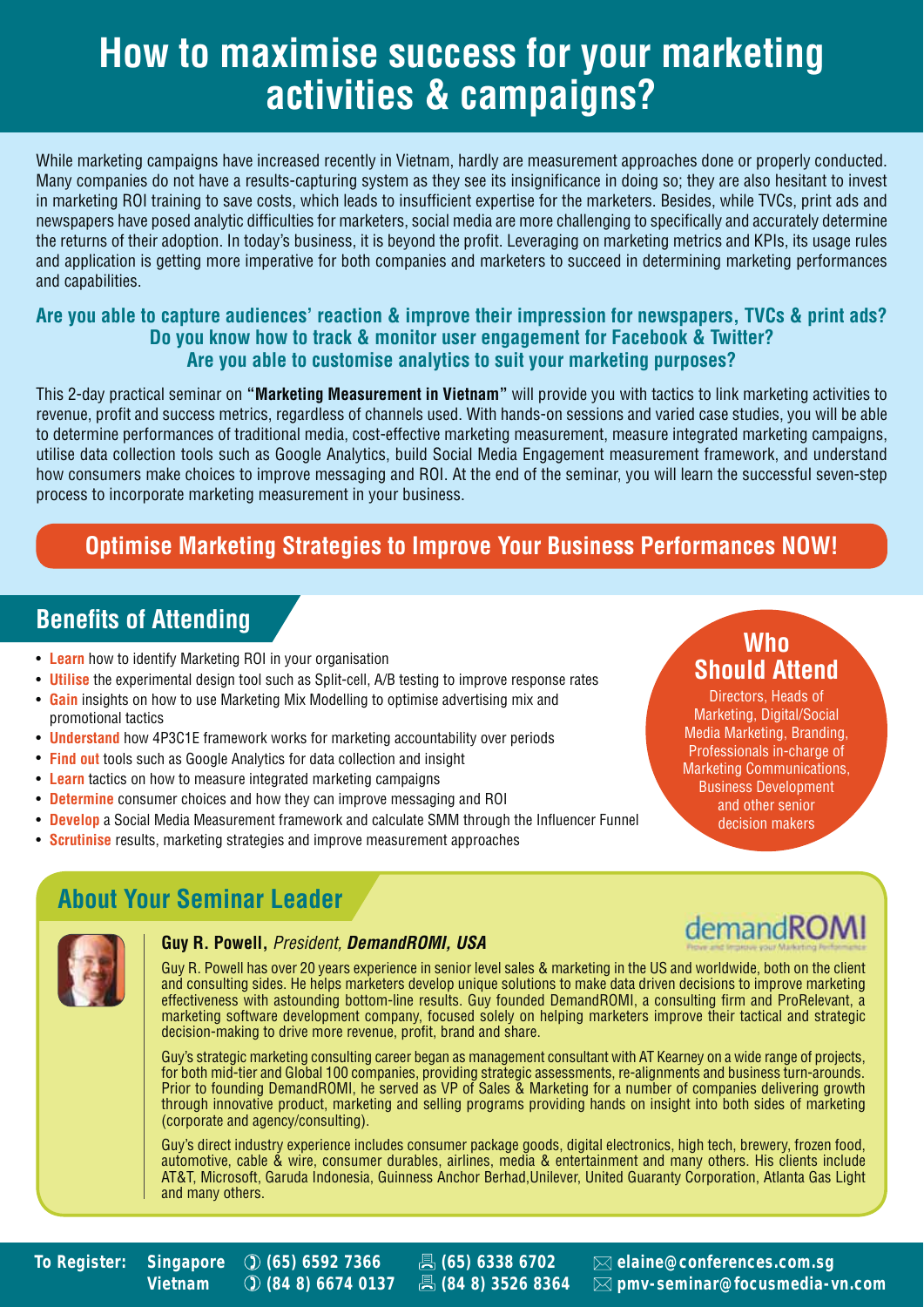# **SEMINAR AGENDA** Seminar: 0.00am - 5.00pm *Morning, afternoon refreshments & lunch*

#### **Registration: 8.15am Seminar: 9.00am – 5.00pm**

#### **SESSION 1 WHY MARKETING ROI IS IMPERATIVE TODAY**

- Identifying Marketing ROI in your organisation<br>• A framework to understand Marketing ROI
- A framework to understand Marketing ROI
- Linking the Marketing ROI Continuum and your organisation<br>• Defining the Marketing Measurement Culture
- Defining the Marketing Measurement Culture<br>• Efficiency metrics vs. effectiveness
- **Efficiency metrics vs. effectiveness**
- Practical Exercise: Determine your level on the Marketing ROI Continuum and Marketing ROI Culture
- Determining the ROI of ROI How firms can cost-effectively invest in the right level of measurement and analytics to improve marketing effectiveness

#### **SESSION 2 IMPROVE INTERNAL COMMUNICATIONS ABOUT MARKETING ROI BY REVIEWING ITS CONCEPTS**

- Linking results to marketing activities<br>• Defining Marketing BOL and related co
- Defining Marketing ROI and related concepts
- Linking marketing activities to revenue, profit, and other success metrics
- Rules for using Marketing ROI

these gains

• Mini-case study: How a mobile cell-phone services company was able to implement a Marketing ROI culture into their organisation to drive

• Lead management and improving marketing effectiveness

#### **SESSION 3 WIN THE BUDGET BATTLE & REDUCE INEFFICIENT SPEND WITH A ROI-BASED MARKETING PLAN**

- Objectives-based marketing budgeting to meet corporate revenue objectives
- Interactive Exercise: Aligning your budget to corporate objectives using the Marketing ROI campaign authorisation form

• Interactive Exercise: Experimental design - Develop an A/B test to measure

• Building a Marketing ROI Culture

#### **SESSION 4 KEY MARKETING EFFECTIVENESS MEASUREMENT METHODS**

• Defining success metrics for your business – All major media types will be covered, including TV, Newspapers, Social Media and others

• Introduction to MMM to drive significant improvements in marketing

The 4Ps (Kotler): Product, Price, Place and Promotion across the

• The 3Cs: Customer, Competitor and Channel. Whereas the Place P covers the distribution channel actions taken by the competitors in the channel, this Channel "C" refers to actions taken by the channel itself (e.g., its

• Utilising the experimental design tool: Split-cell, A/B testing<br>• Marketing media mechanics

Gaining insights on how MMM works to increase revenue

• How to use MMM for a greater increase in ROI • Measuring integrated marketing campaigns

• Marketing media mechanics

• The 4P3C1E framework

success

category

#### **SESSION 5 UTILISE MARKETING MIX MODELLING (MMM) TO DRIVE SIGNIFICANT IMPROVEMENTS IN MARKETING SUCCESS**  • 1E: Exogenous factors – Critical in many industries in determining true

- marketing effectiveness • Data collection tools to be discussed include Nielsen, TNS, brand trackers,
- Google Analytics, Facebook Insights and others
- Case study: Confectionary; credit card processor
- Mini-exercise: Consumer products' company, using Marketing ROI coefficients
- Mini-case study: How a global tele-communications provider used the purchase committee concept to measurably improve customer relationships

• Case study: How a Vietnamese FMCG drives brand value to deliver

• Exercise: How an Asian airline used retention analytics to minimise lost

• Mini-case studies: Retail; Wireless telecommunications

• Developing an objectives based marketing plan • Review and look for areas of improvement • Marketing ROI, The C-Suite and you

- Interactive exercise: Determine data sources to implement an MMM
- Breakout session: Getting the data

increased revenue

corporate accounts

• Marketing ROI culture questionnaire

marketing program effectiveness

#### **SESSION 6 UNDERSTAND HOW CONSUMERS MAKE CHOICES TO IMPROVE MESSAGING & ROI**

• Consumer purchase funnel and brand equity

own advertising, store growth, etc.)

- Choice and conjoint analysis
- Determine key elements to building a marketing dashboard
- Sponsorships and Marketing ROI
- Case study: Online advertising, offline sales
- Case study: Software provider

#### **SESSION 7 METRICS & ROI OF SOCIAL MEDIA IN TODAY'S DYNAMIC ENVIRONMENT**

- The community engagement funnel<br>• Comparison of traditional and social
- Comparison of traditional and social media
- Definition of virality
- Developing a Social Media Engagement measurement framework
- Calculating the SMM through the Influencer Funnel
- Creating a Community Engagement Funnel and develop a community which promotes peer-recommendation
- Understanding and tracking the behaviour of an average customer throughout the marketing process using the Purchase Funnel method
- Mini-case studies: How a Malaysian FMCG used advanced metrics to measure the marketing contribution from Facebook; How a global software company measured success of their social community
- Breakout session: Social Media Engagement: Dove vs. Olay. Which one wins?

• Case study: How an FMCG company used the process to look for high

#### **SESSION 8 THE SUCCESSFUL SEVEN-STEP PROCESS TO INCORPORATE MARKETING ROI IN YOUR BUSINESS**

- Understanding your consumer
- Getting your costs accounted for
- Tracking and managing with a dashboard
- Choosing your analytical method
- Scrutinise your results but then act

#### **SESSION 9 SEMINAR CLOSING**

- 
- Getting started Marketing ROI and your career

value opportunities

\* Topics are covered with hands-on practical exercises by the Speaker and case study examples.

**To Register: Singapore (65) 6592 7366 (65) 6338 6702 elaine@conferences.com.sg Vietnam (84 8) 6674 0137 (84 8) 3526 8364 pmv-seminar@focusmedia-vn.com**